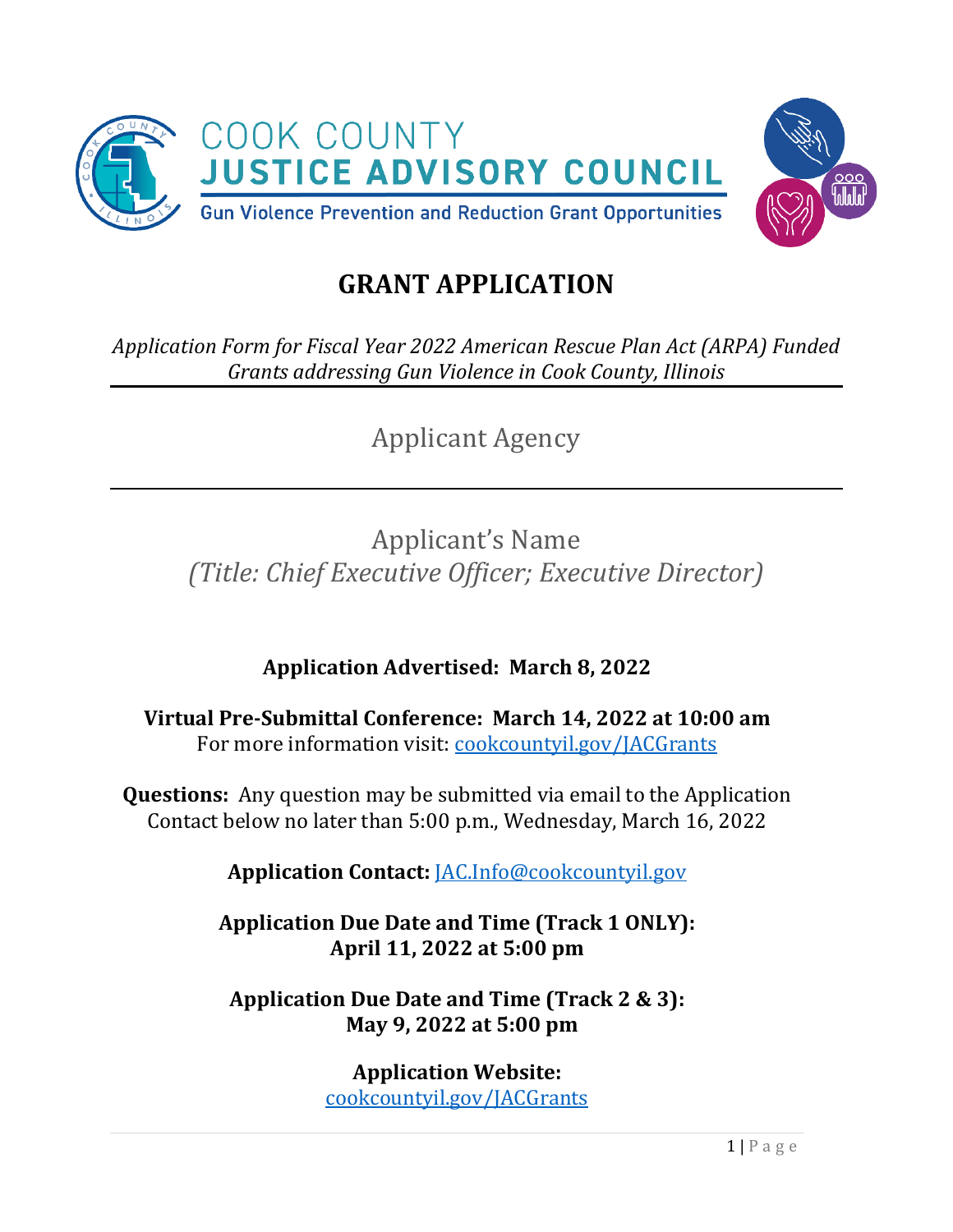

## **APPLICATION CHECKLIST**

Please use the following checklist to ensure that your application package is complete and includes the requested attachments. Incomplete attachments and/or failure to submit attachments may result in your application being deemed non-responsive and removed from consideration.

| Category                                                                  | <b>Supporting Documentation</b>                                                                                                                                                                                                                                                                                                                       |  |  |  |
|---------------------------------------------------------------------------|-------------------------------------------------------------------------------------------------------------------------------------------------------------------------------------------------------------------------------------------------------------------------------------------------------------------------------------------------------|--|--|--|
| □ Key Personnel                                                           | Applicant must identify key personnel and/or volunteers<br>committed to this project.                                                                                                                                                                                                                                                                 |  |  |  |
| 501(c)(3)<br>□                                                            | The applicant shall submit a copy of the IRS Determination<br>Letter or Affirmation Letter exhibiting that the Corporation<br>is tax exempt under $501(c)(3)$ and $501(c)(4)$                                                                                                                                                                         |  |  |  |
| <b>Current</b><br>$\Box$<br><b>Certificate of</b><br><b>Good Standing</b> | Please see Corporation/LLC Search/Certificate of Good<br><b>Standing (ilsos.gov)</b>                                                                                                                                                                                                                                                                  |  |  |  |
| $\Box$ Copy of Articles of<br>Incorporation                               | If amended from the Illinois Secretary of State, must submit<br>Copy of Amended Articles of Incorporation                                                                                                                                                                                                                                             |  |  |  |
| $\Box$ Board of<br><b>Directors</b>                                       | Applicant must include list of Board of Directors and provide<br>their demographic data.                                                                                                                                                                                                                                                              |  |  |  |
| <b>Letters of</b><br>$\Box$<br><b>Recommendation</b>                      | Must submit 3 letters, from individuals not employed by<br><b>Cook County</b>                                                                                                                                                                                                                                                                         |  |  |  |
| $\Box$ Financial<br><b>Statements</b>                                     | Submit your A133 Single Audit, if applicable. Otherwise,<br>submit your latest audited financials. If you do not have<br>audited financials, you may submit other financial<br>documents for consideration.                                                                                                                                           |  |  |  |
| $\Box$ Budget Form and<br><b>Budget Narrative</b>                         | Applicants shall provide a detailed Budget using the<br>provided Budget and Budget Narrative Form that includes a<br>cost breakdown for the aforementioned program plan<br>activities for the full 36-month funding period. The<br>document should be submitted in the Excel form provided.                                                           |  |  |  |
| <b>Designated</b><br>$\Box$<br><b>Agency Contacts</b>                     | Applicant must complete form in Appendix I Agency<br><b>Designated Contacts</b>                                                                                                                                                                                                                                                                       |  |  |  |
| $\Box$ Legal Actions<br><b>Statement</b>                                  | Provide a list of any pending litigation in which the Applicant<br>may experience significant financial settlement and include a<br>brief description of the reason for legal action. If the<br>Applicant does not have any legal actions, the Applicant shall<br>indicate in a statement that there are no pending Legal<br>Actions in this section. |  |  |  |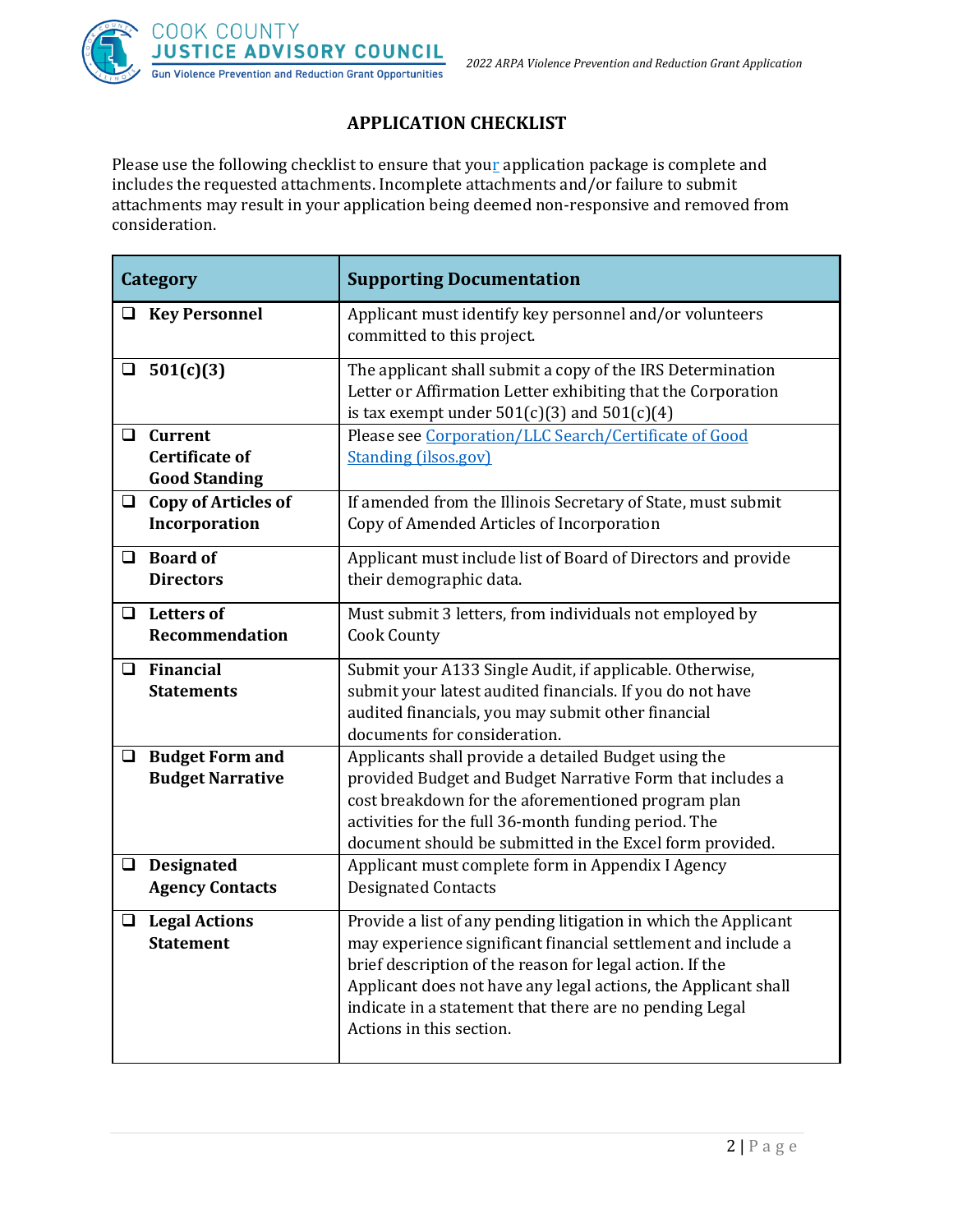

| <b>Conflict of</b> | Provide information regarding any real or potential conflict |  |  |  |
|--------------------|--------------------------------------------------------------|--|--|--|
| <b>Interests</b>   | of interest. Failure to address any potential conflict of    |  |  |  |
| <b>Statement</b>   | interest may be cause for rejection of the proposal. If an   |  |  |  |
|                    | Applicant is recommended for an award, they will need to     |  |  |  |
|                    | complete an Economic Disclosure Statement. If the Applicant  |  |  |  |
|                    | does not have any conflicts of interest, the proposer shall  |  |  |  |
|                    | indicate "Not Applicable" in this section.                   |  |  |  |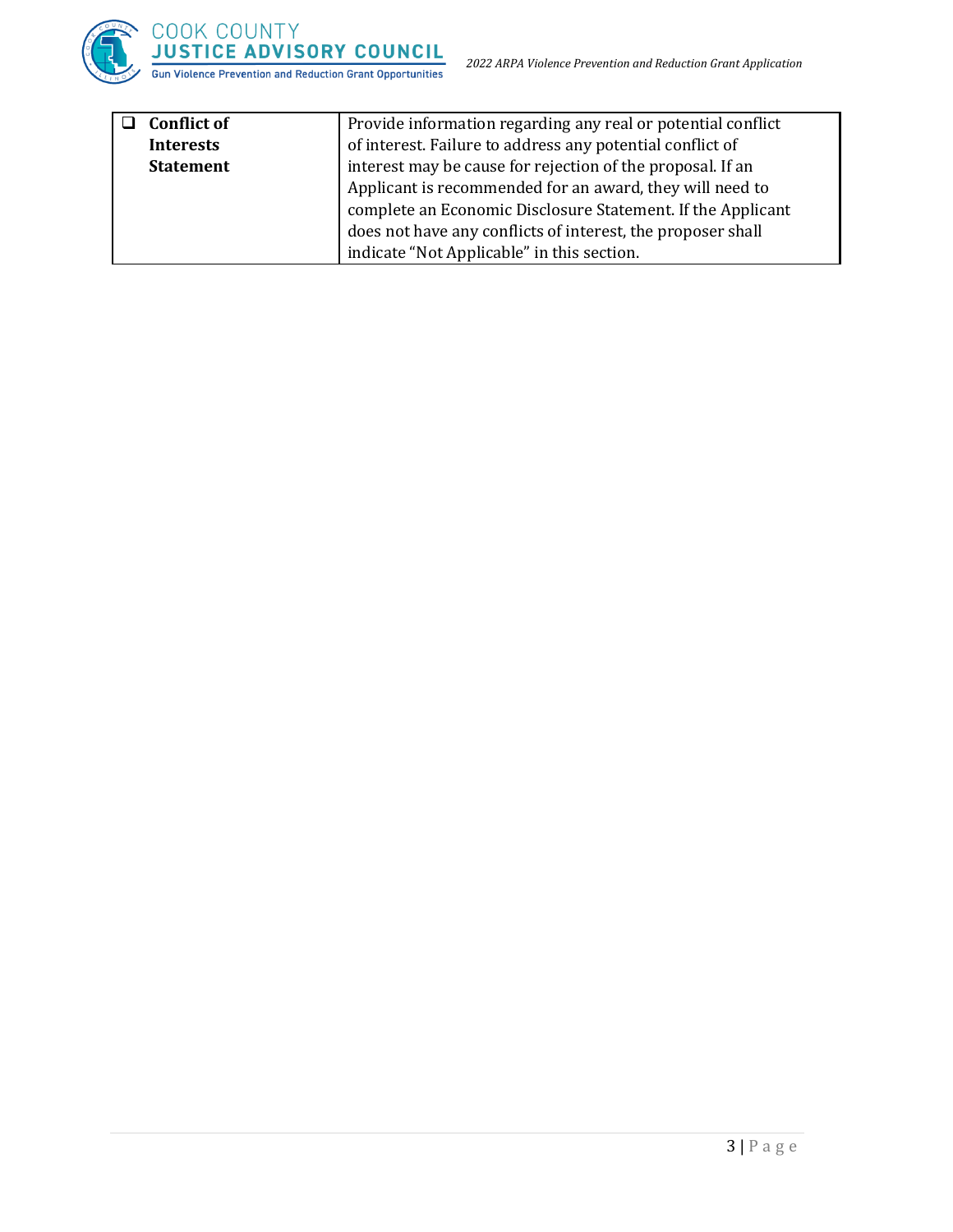

## **APPLICATION CHECKLIST (cont'd)**

The following documents only need to be submitted if they are applicable:

| Category             | <b>Supporting Documentation</b>                             |  |
|----------------------|-------------------------------------------------------------|--|
| <b>Letters of</b>    | If an applicant is partnering with other organizations to   |  |
| <b>Collaboration</b> | propose this program, each partner agency/entity must       |  |
|                      | submit a Letter of Collaboration.                           |  |
| <b>Federal</b>       | This is applicable if an applicant has a Federal Negotiated |  |
| <b>Negotiated</b>    | Indirect Cost Rate Agreement (NICRA) in place               |  |
| <b>Indirect Rate</b> |                                                             |  |
| <b>Agreement</b>     |                                                             |  |

Please upload an electronic copy of the completed application PDF and all related attachments through the Cook County Justice Advisory Council grants website: [cookcountyil.gov/JACGrants](https://www.cookcountyil.gov/JACGrants)

> The deadline for submitting the application and all attachments is: Track 1- April 11, 2022, 5:00pm Track 2 and 3- May 9, 2022, 5:00pm

Applications received after this date and time will not be accepted. No exceptions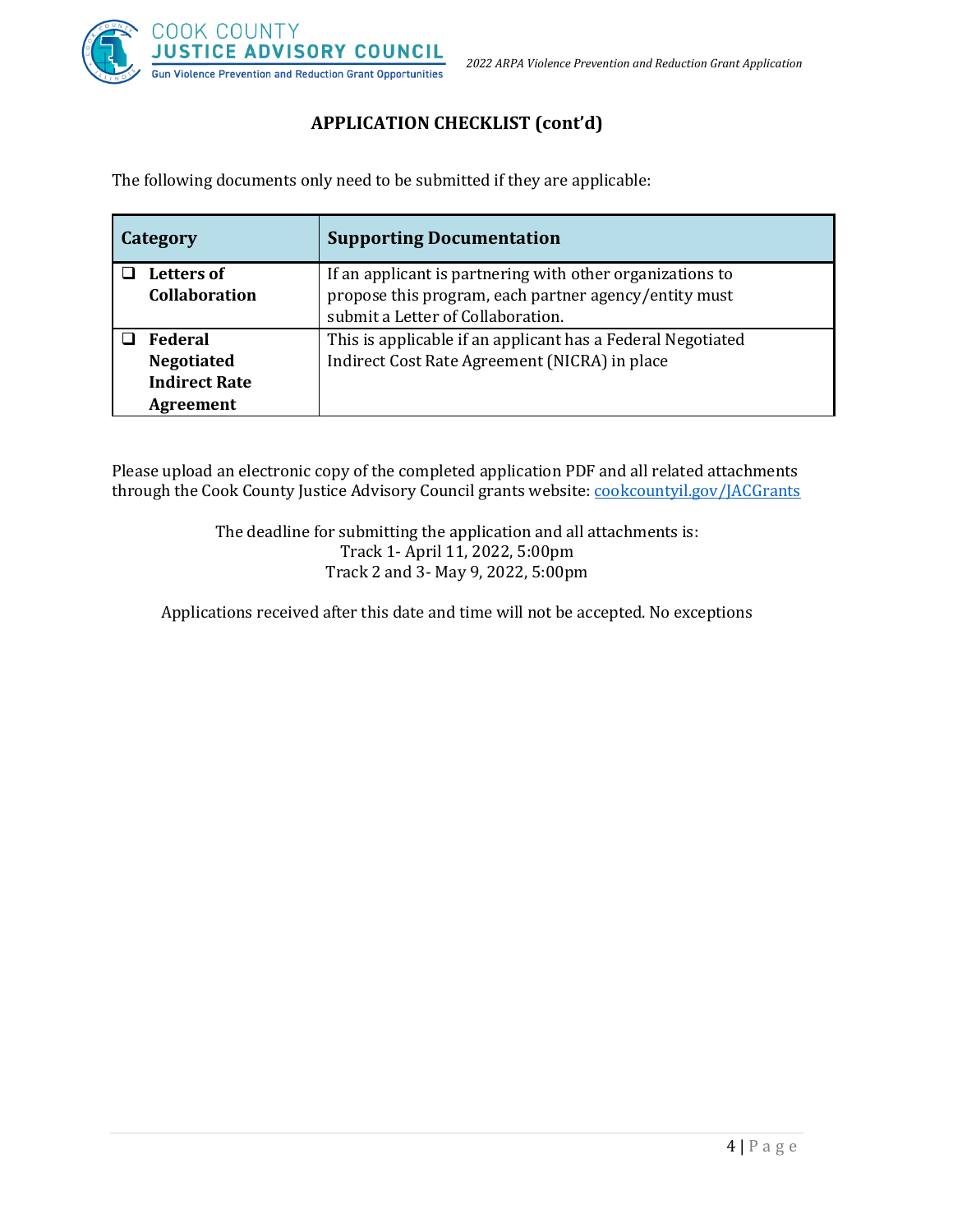

# **APPLICANT CONTACT INFORMATION SHEET**

*Applicant Name: Executive Director/Chief Executive Officer Name:*

*E-mail Address:*

*Project Director/Manager Name & Title:* 

*E-mail Address:*

*Phone:*

*Applicant Website Address (if applicable):*

*Total Amount Requested: \$*

*Applicant Headquarter Address:*

*Applicant Service Address:*

*City: Illinois Zip Code:*

*DUNS: Number:*

*FEIN Number: CFDA Number:*

*\_\_\_\_\_\_\_\_\_\_\_\_\_\_\_\_\_\_\_\_\_\_\_\_\_\_\_\_\_\_\_\_\_\_\_\_\_\_\_\_\_\_\_\_\_\_\_\_\_\_\_\_\_*

*Proposed Program Geographic Cluster(s) Served (Include # and indicate Chicago or Suburb):*

*Project Title:*

The signature below must be from the organization's authorized representative.

\_\_\_\_\_\_\_\_\_\_\_\_\_\_\_\_\_\_\_\_\_\_\_\_\_\_\_\_\_\_\_\_\_\_\_\_\_\_\_\_\_\_\_\_\_\_\_\_\_\_\_\_\_ \_\_\_\_\_\_\_\_\_\_\_\_\_\_\_\_\_\_\_\_\_\_\_\_\_\_\_\_\_\_\_\_\_\_\_\_\_\_\_

*Signature Date*

*Title*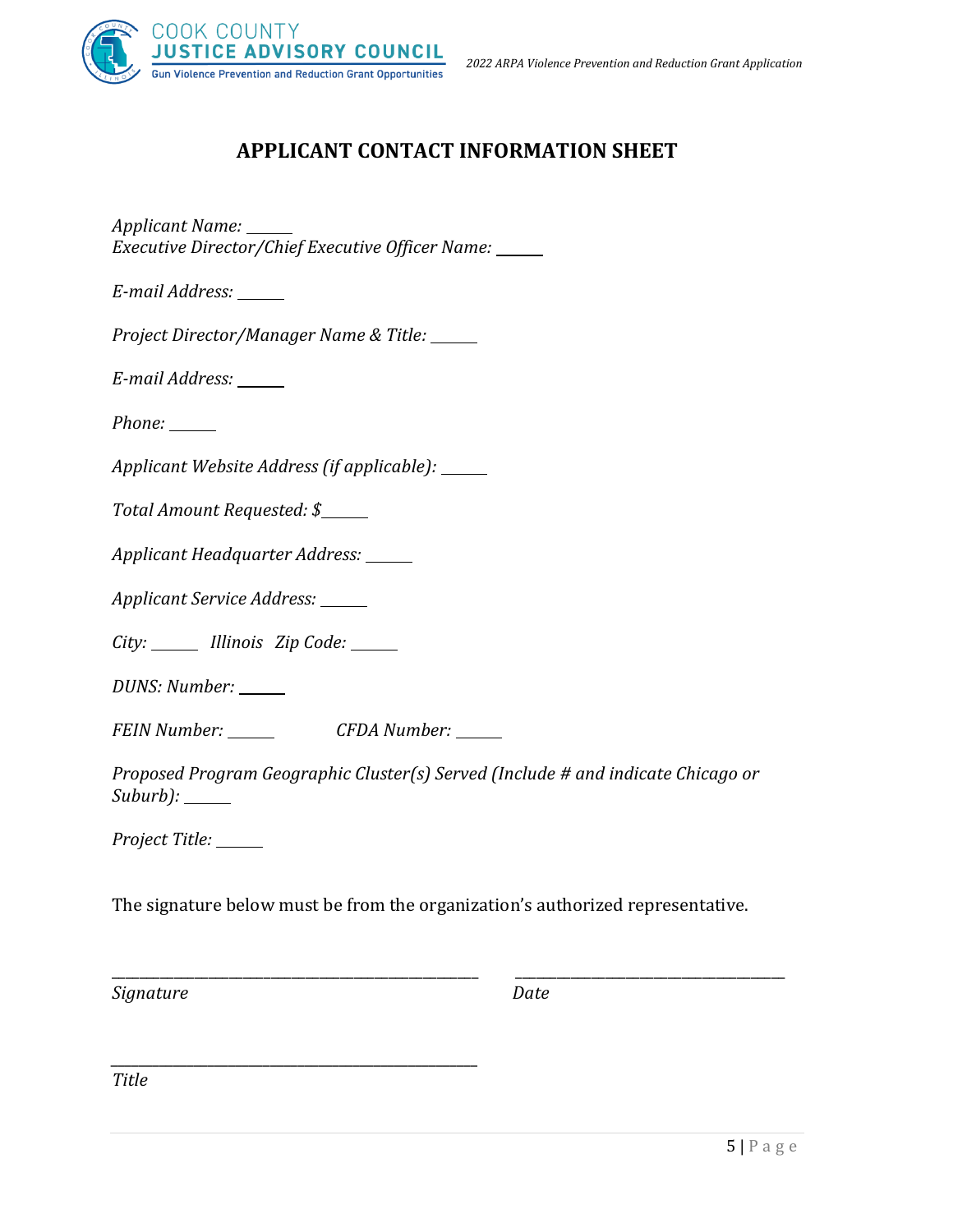

### **Purpose**

The purpose of The JAC Gun Violence Prevention and Reduction Services ARPA Grant is to address the current surge of gun violence in Cook County by supporting a diverse array of service providers focused on supporting residents at high risk of experiencing gun violence as either a victim or perpetrator particularly in communities with the highest rates of shooting incidents and shootingrelated homicides.

## **Grant Opportunity Summary**

| <b>Awarding Agency Name</b>        | <b>Cook County Justice Advisory Council</b> |  |
|------------------------------------|---------------------------------------------|--|
| <b>Application Contact(s)</b>      | Avik Das, Juandalynn Johnson                |  |
|                                    | JAC.Info@cookcountyil.gov                   |  |
| <b>Announcement Type</b>           | <b>Initial Announcement - Grant</b>         |  |
| <b>Funding Opportunity Title</b>   | Justice Advisory Council Gun Violence       |  |
|                                    | <b>Prevention and Reduction Services</b>    |  |
|                                    | <b>ARPA Grant</b>                           |  |
| <b>Funding Opportunity</b>         | 21.027                                      |  |
| Number                             |                                             |  |
| <b>Application Advertised</b>      | 03/08/2022                                  |  |
| Application Due Date(s) and        | Track 1 (over \$1.5 million):               |  |
| Time(s)                            | 04/11/2022 5:00pm                           |  |
|                                    | Track 2 and 3(under \$1.5 million):         |  |
|                                    | 5/9/2022 5:00pm                             |  |
| <b>Catalog of Federal Domestic</b> | 21.027                                      |  |
| Assistance (CFDA)                  |                                             |  |
| Number(s)                          |                                             |  |
| <b>Award Funding Source</b>        | These awards will be funded with            |  |
|                                    | Federal American Rescue Plan Act            |  |
|                                    | funds                                       |  |
| <b>Estimated Total Program</b>     | \$65,000,000.00 for 36-month project        |  |
| Funding                            | period                                      |  |
| Anticipated Number of              | (Depends on size of applicant pool in       |  |
| Awards                             | each track and geographic cluster.)         |  |
| <b>Award Amount</b>                | Average award amount: \$150,000-            |  |
|                                    | \$18,000,000 for 36-month project           |  |
|                                    | period                                      |  |
| <b>Cost Sharing or Matching</b>    | Cost sharing or matching is allowed but     |  |
| Requirement                        | is not required.                            |  |
| <b>Indirect Costs Allowed</b>      | Yes                                         |  |
| Restrictions on Indirect           | Indirect Costs are allowed. Please see      |  |
| Costs                              | Application Guide for Indirect cost         |  |
|                                    | requirements                                |  |
| Pre- Submittal Conference          | Session Offered: Yes                        |  |
|                                    | Session Mandatory: No                       |  |
|                                    | Date and time:                              |  |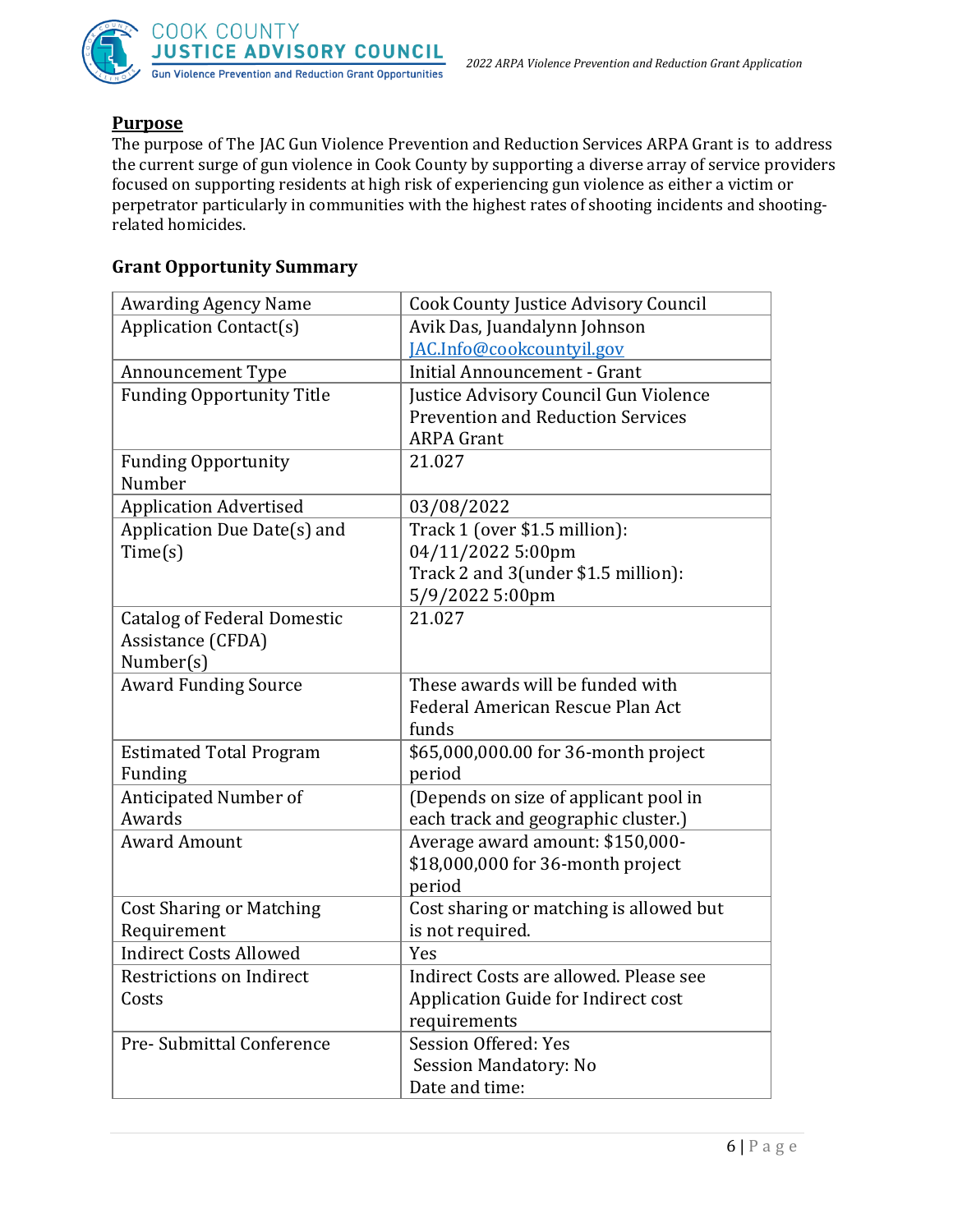



|               | Monday, 3/14/22 10:00 AM               |  |
|---------------|----------------------------------------|--|
|               | Conference Info/Registration           |  |
|               | Link: Justice Advisory Council Grants  |  |
|               | (cookcountyil.gov)                     |  |
| Questions     | Due date for submitting questions:     |  |
|               | 3/16/2022 All received questions and   |  |
|               | answers will be posted to the JAC      |  |
|               | website cookcountyil.gov/JACGrants     |  |
|               | on $3/21/2022$ .                       |  |
| June 16, 2022 | Anticipated presentation of awards to  |  |
|               | Cook County Board of Commissioners for |  |
|               | approval for Track 1                   |  |
| July 28, 2022 | Anticipated presentation of awards to  |  |
|               | Cook County Board of Commissioners for |  |
|               | approval for Track 2 and 3             |  |
|               |                                        |  |

*Optional capacity building workshops will be available from March 14 - April 8, 2022. Workshops will be facilitated by Guidehouse, a Cook County partner.*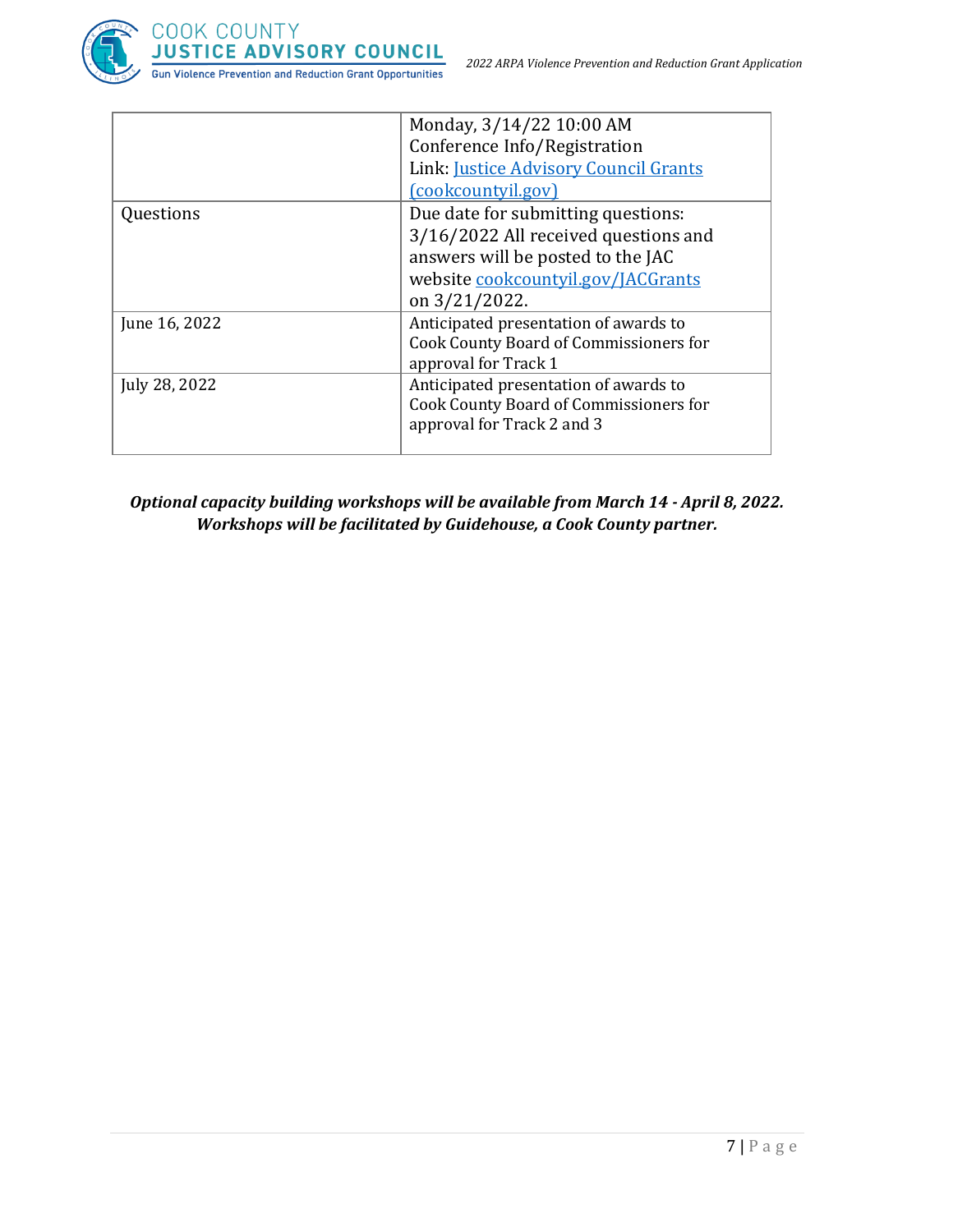

## **SECTION A: GRANT AWARD TERM AND APPLICANT ELIGIBILITY CRITERIA – (20 points)**

In this section the Application should give an overview of the proposed grant application and demonstrates the Applicants ability and experience to execute the proposed project. Further information can be found in Section A of the Application Guide

- **1. Cover Letter - (1 page maximum, with original ink signature by the organization's chief executive officer)**
- ➢ *The cover letter shall be signed by an authorized representative of the Applicant. The letter shall indicate the Applicant's commitment to provide the services proposed at the price and schedule proposed. Also, the cover letter shall identify the members of the team that comprise the Applicant. The letter shall also indicate the organizational relationship of the team members.*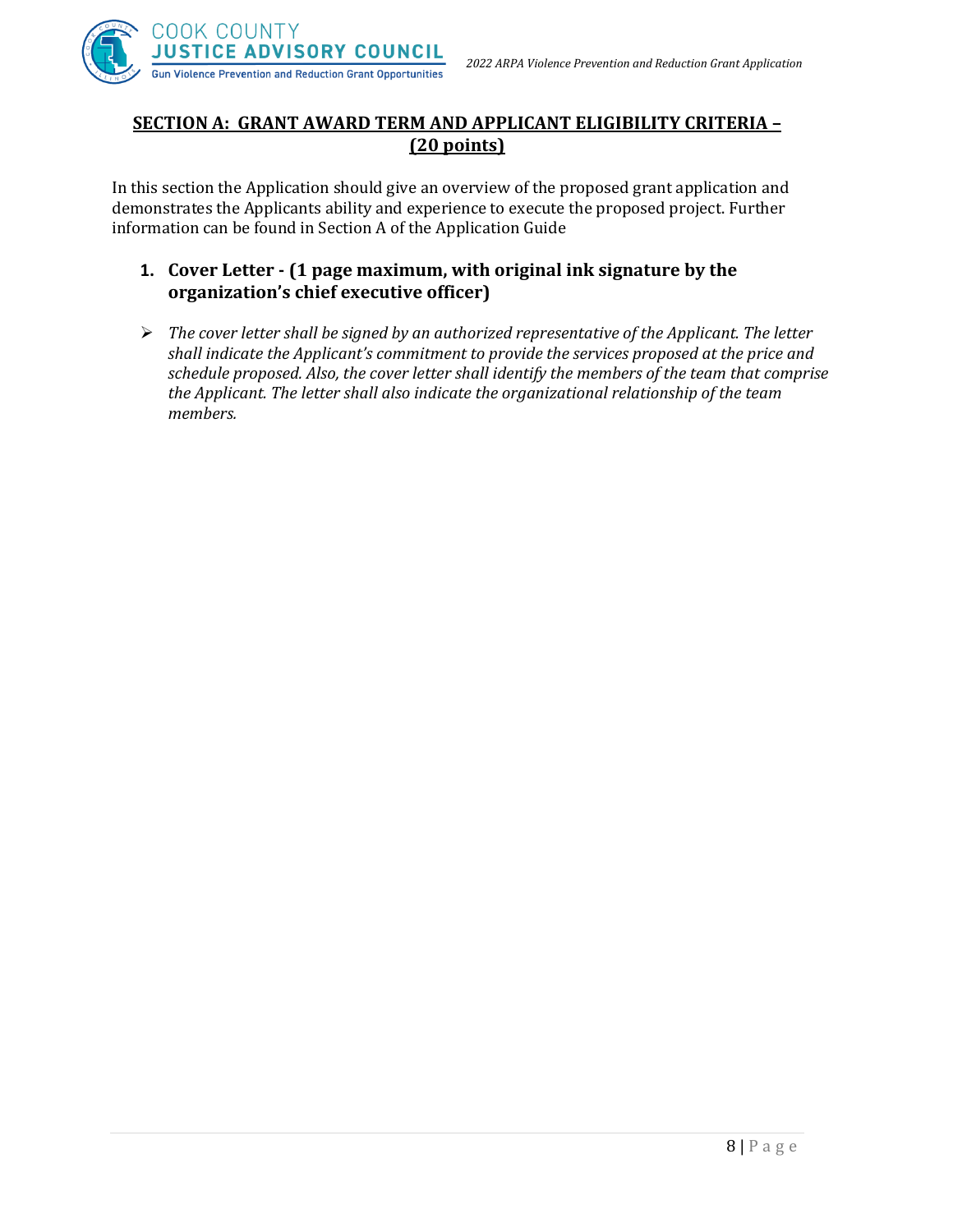*2022 ARPA Violence Prevention and Reduction Grant Application*



## **2. Executive Summary, Organization Chart, & Organization Capacity - (6 pages maximum)**

- ➢ *The Executive Summary should include an agency description, summary of the proposed program that highlights the key program components, activities, and key personnel who will be responsible for the services to be provided, and an organizational chart specific to the program. Applicants' description of the organization should also include the organization's track record, including history, number of employees, number of years in business, and a list of projects relevant to this Application.*
- ➢ *The agency description may include a description of your experience with programs similar to the proposed program and provide evidence of a successful track record with the administration/implementation of current and/or previous programs. It should also explain your previous experience dealing with the targeted population with specifics about how your agency helped to meet this population's needs.*
- ➢ *The Organizational Chart shall be specific to the proposed program and illustrate where the program will be housed within your organizational structure and which organizational units will manage and implement the program.*
- ➢ Has your agency previously executed similar projects (whether with JAC or other funding)?



*If yes, please describe the project(s) previously completed and outcome(s). If no, please explain how you will successfully administer this program and execute the proposed project.*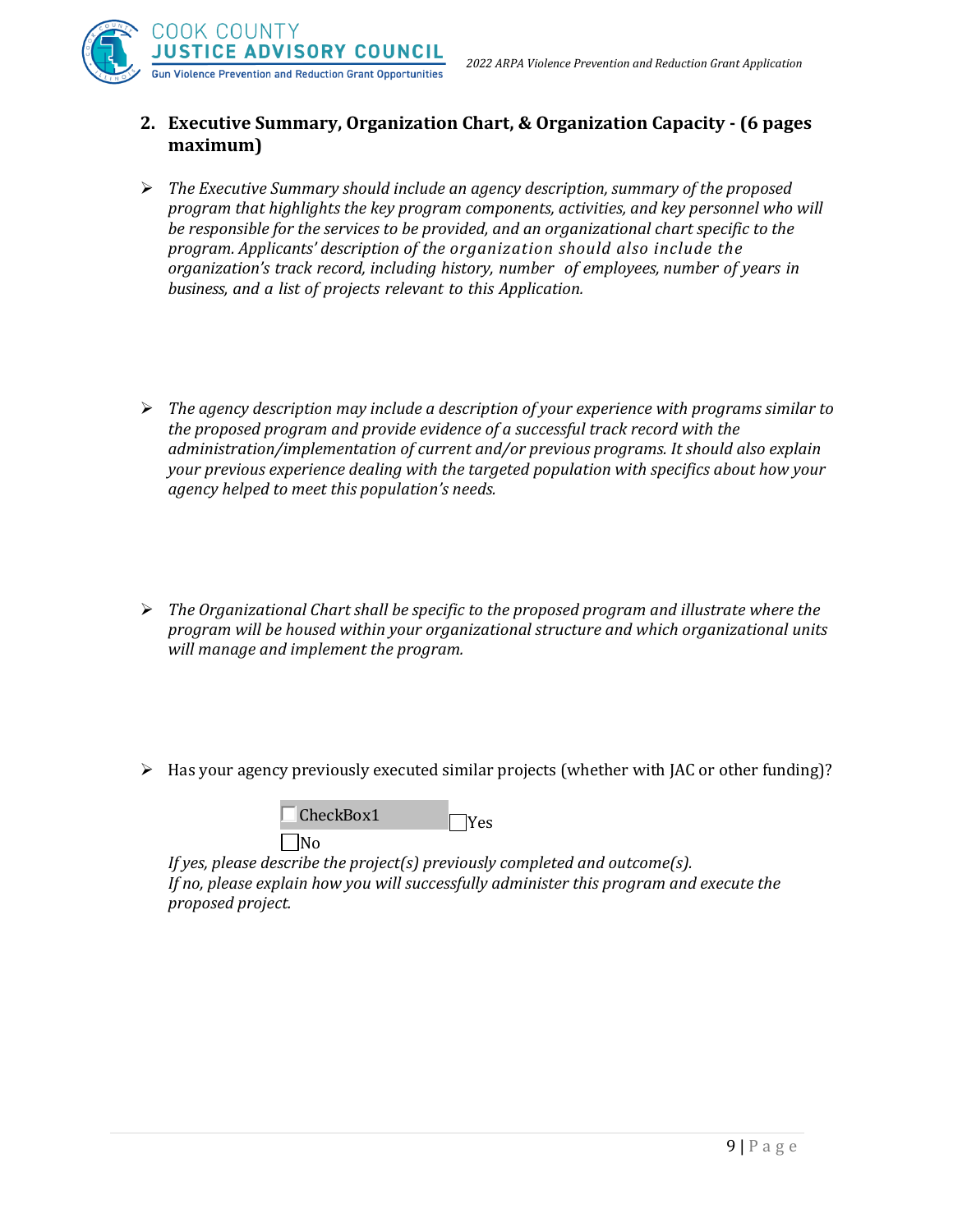



# **3. Subcontracting, Teaming, or Partnerships - (1 page maximum)**

➢ *If the Application proposes to subcontract and/or team with one or more organizations, please identify each organization and their specific role in the proposed project.*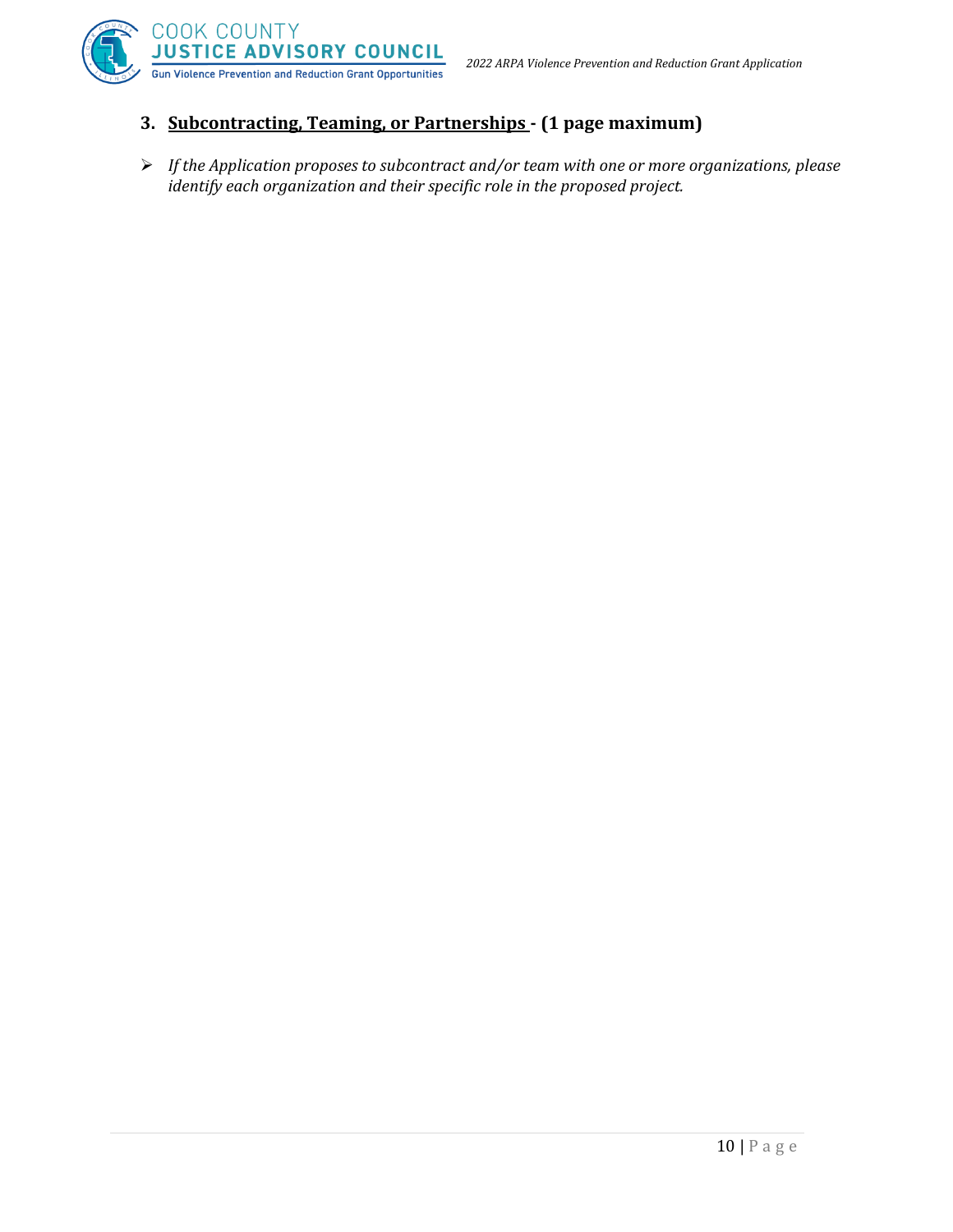

## **SECTION B: KEY APPLICATION CONCEPTS AND PRIORITIES - (40 points)**

#### **1. Description of Problem and Target Population - (3 pages maximum)**

- ➢ Indicate specifically who the targeted populations are that will benefit from your proposed intervention strategy. Applicants must identify whether they will be serving primarily youth (age 17 and under) or adults (age 18 and older). Include a response to each of the following items.
- $\triangleright$  Specifically state and define the problem to be addressed and the geographic area in which the problem occurs. Describe the targeted geographic service area you will serve and provide current, relevant data indicating the prevalence of violence (crime rates), particularly involving firearms, levels of poverty, levels of educational attainment, and other available indicators within that target area. Data should be specific to the targeted area or neighborhood rather than the City of Chicago or Cook County as a whole).
- $\triangleright$  Specifically describe all the types of violence (must at least include gun-related violence) that your program or project will address within the proposed geographic service area. Describe the impact that these types of violence have on the proposed service area. Services should include at least one of the following service types: 1) Prevention/Support Services; 2) Victim Services; 3) Case Management; 4) Hospital Based Services; and 5) Street Outreach/Intervention;
- ➢ Explain the need for your proposed intervention and how it will successfully address the problem.
- $\triangleright$  Explain any service gaps or barriers to service access that your proposed program will address.
- $\triangleright$  Provide a detailed description of the targeted population(s) including location and, to the extent possible, demographic breakouts of your assumed participants. Provide reasons why this population is at risk of being involved in violence, including listing specific risk factors for violence involvement.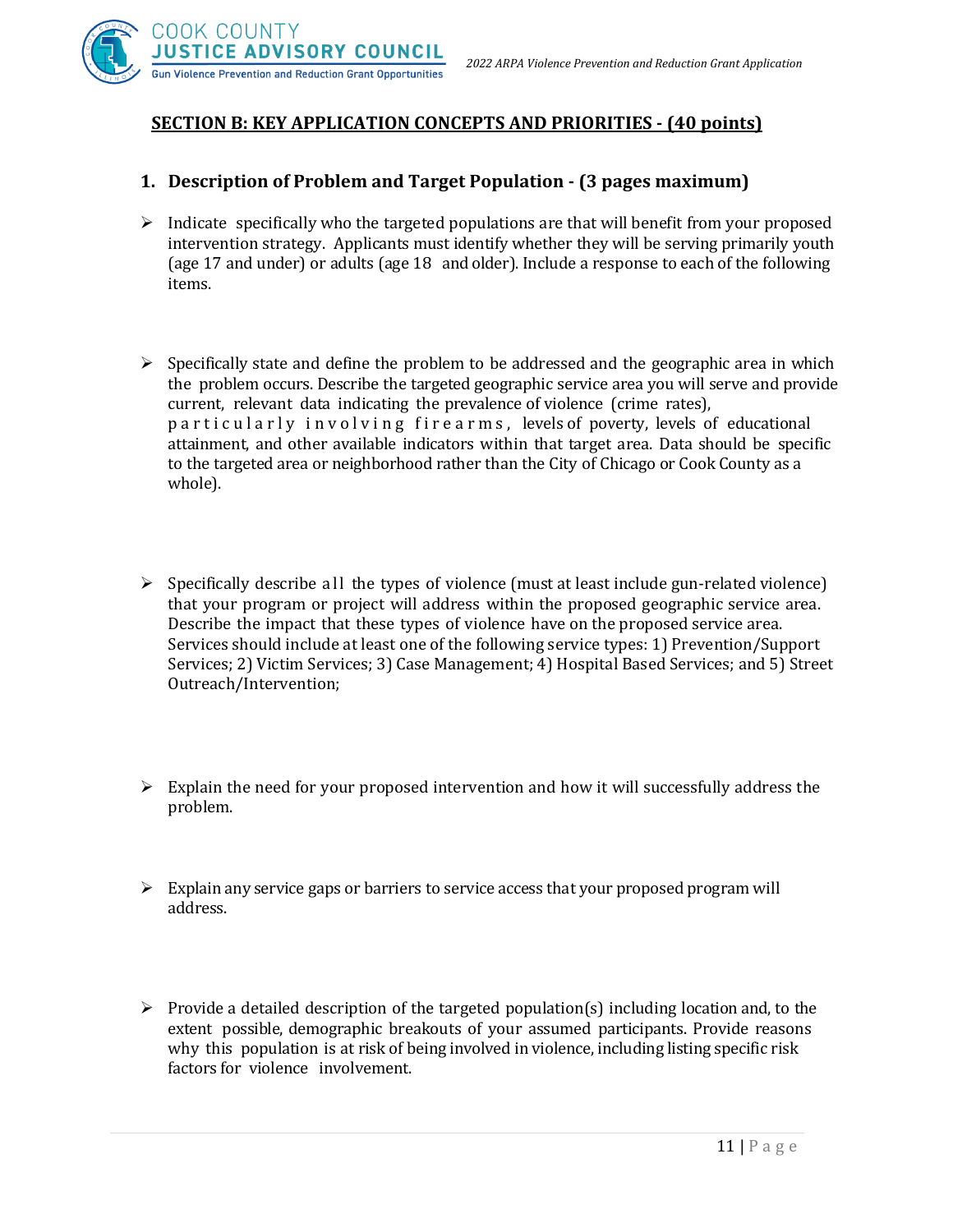

## **2. Proposed Program & Implementation Schedule** - **(6 pages maximum)**

All Proposed Programs require at least one of the priorities identified in the Application Guide Key Concepts and Priorities section. Please select at least one of the following priorities that reflects the proposed program.

- 1) Prevention/Support Services;
- 2) Victim Services;
- 3) Case Management;
- 4) Hospital Based Services;
- 5) Street Outreach/Intervention;

Applicants must provide a detailed description of the proposed program including the following:

- ➢ *The activities that will be funded, how the target population will be engaged, how the proposed program addresses the identified problem in a way that ultimately results in a reduction of incidents of the types of violence targeted or reduction of the risk factors for violence involvement, and, where applicable, how the proposed program reduces contact with law enforcement, courts, jails, or prisons.*
- ➢ *The description of the proposed program should include a detailed explanation of how the intended number of participants to be served will be broken out into cohorts over the threeyear funding period, and propose what would take place in the third year, if renewed.*
- ➢ *The description should also include details regarding the interventions participants will receive, the dosage of these interventions (frequency, intensity, duration, etc.), and how both the cohorts and interventions will be monitored and tracked.*
- ➢ *Each program component should be identified and explained, including the number of participants to be served and staff members involved and responsible for each program component.*
- ➢ **Collaboration and Innovation:** *Please describe how your project/organization collaborates and coordinates services to ensure clients are linked to needed services that are provided by other agencies?*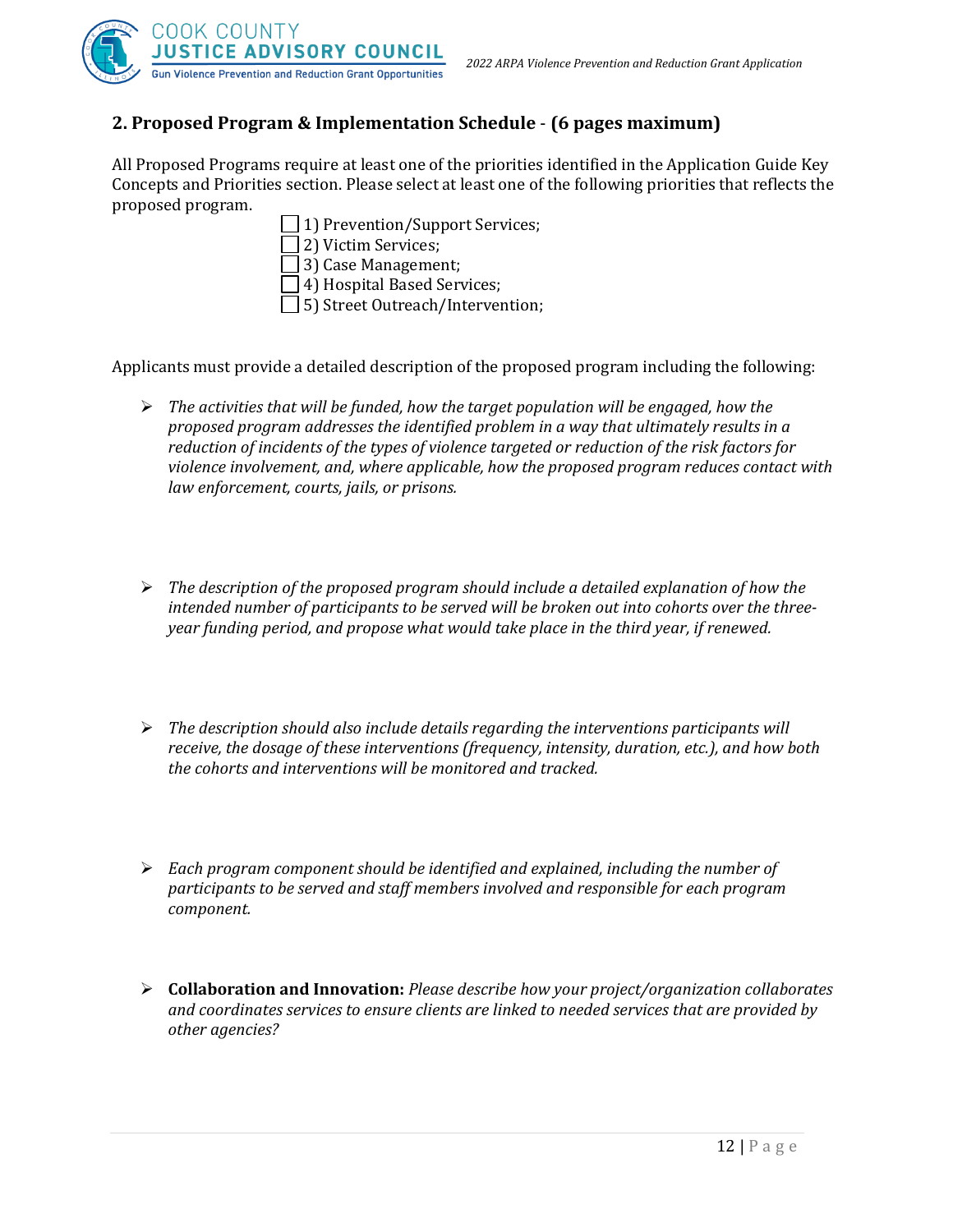



## **3. Implementation Schedule**

- $\triangleright$  At a minimum, Applicants must include a detailed Implementation Schedule for the first year of the contract period as well as any projected changes that are anticipated for the second and third year . A full three-year schedule must be submitted.
- ➢ The Implementation Schedule should specifically plot out planning, coordination, implementation, and follow up activities on a monthly timeline (with start and completion date projections). The Implementation schedule should also include an indication of who will be responsible for each actionable item listed.

Please complete the following Implementation Schedule and provide a detailed timeline outlining specific plans and activities for completing the project.

| Timeline      | <b>Activities</b> |
|---------------|-------------------|
| Year 1, Qtr 1 |                   |
| Year 1, Qtr 2 |                   |
| Year 1, Qtr 3 |                   |
| Year 1, Qtr 4 |                   |
| Year 2, Qtr 1 |                   |
| Year 2, Qtr 2 |                   |
| Year 2, Qtr 3 |                   |
| Year 2, Qtr 4 |                   |
| Year 3, Qtr 1 |                   |
| Year 3, Qtr 2 |                   |
| Year 3, Qtr 3 |                   |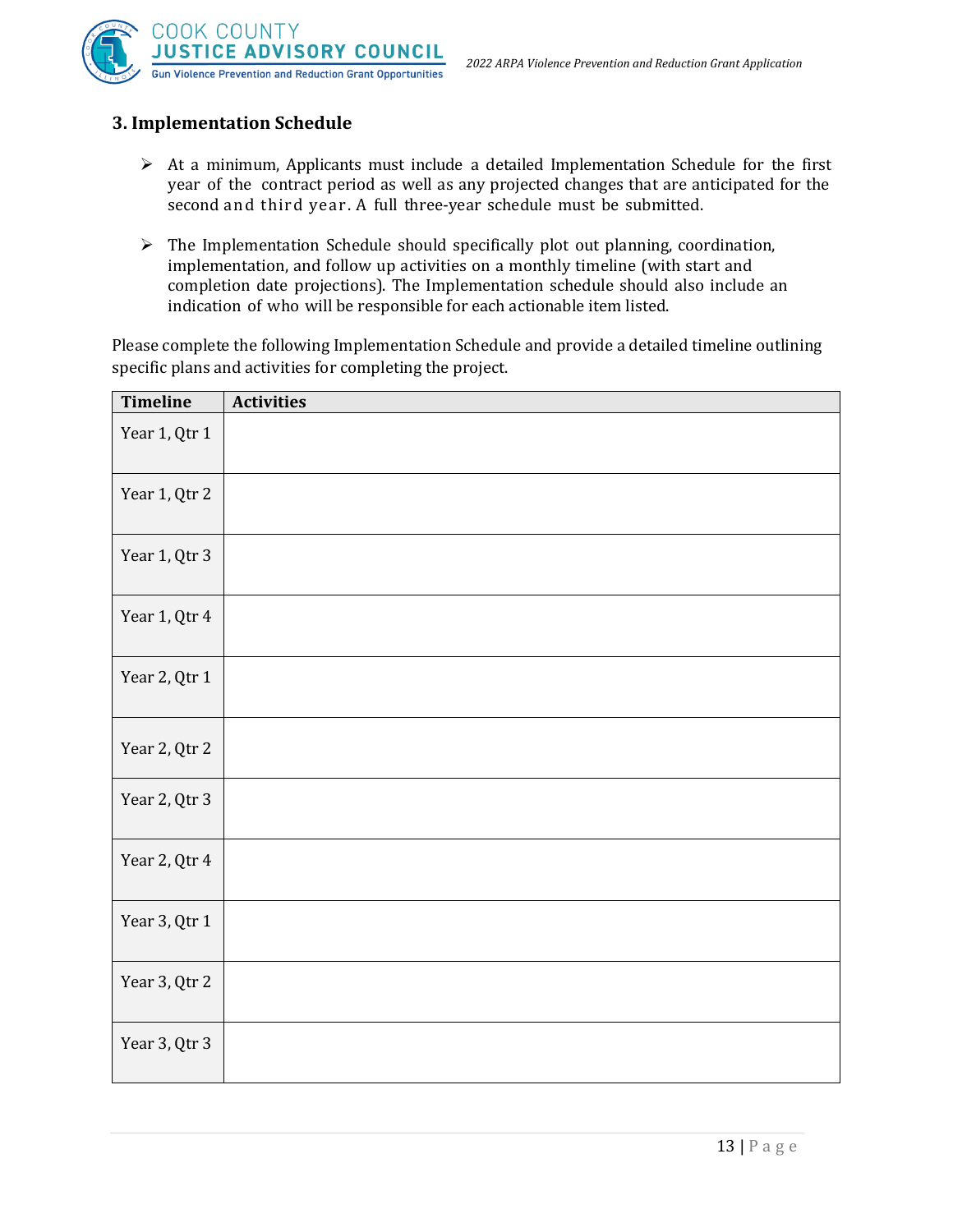

Year 3, Qtr 4

#### **4. Goals, Objectives, and Expected Outcomes - (2 pages maximum)**

Applicants must demonstrate that they have considered, and will be prepared to report on, measures that will demonstrate the degree to which the program has been successful. This should be demonstrated through the presentation of clear goals and objectives for the proposed program, as well as defined targeted outcomes. This information should include:

- ➢ **Realistic Goals:** Goals are high level statements that describe what the project will accomplish. Goals should be related to the problem description and convey the program's final intended impact that will demonstrate that the problem has been addressed. **Please provide at least (3) goals of the proposed project.**
- ➢ **Objectives:** Objectives are the specific steps that will lead to achieving the goal. **Please provide at least (3) objectives for each goal for the proposed object.**
- ➢ **Outcomes:** Outcomes are the "achieved" results that demonstrate the degree to which the objectives have been met. Outcomes must be measurable. A successful proposal has outcome measures that are quantitative. For example, an unacceptable outcome would be "Participants will be better prepared for job placement." This example would be considered unacceptable because there is no quantifiable measure of success that indicates what "better prepared" means. Examples of acceptable outcomes are 1) "Of those participants placed in employment, 75% will retain employment for six months or longer" or 2) 60% of those referred to the program will not be arrested during program participation." **Please provide at least (3) outcomes for the proposed project.**
- $\triangleright$  An explanation of the process your organization will follow to measure outcomes, including an explanation of all measurement tools that will be used to collect data, the frequency of data collection, and how data will be used to report outcomes to the JAC.

| Goals | <b>Objectives</b> | <b>Outcomes</b> | <b>Number of</b><br>participants to be<br>served |
|-------|-------------------|-----------------|--------------------------------------------------|
|       |                   |                 |                                                  |
|       |                   |                 |                                                  |
|       |                   |                 |                                                  |
|       |                   |                 |                                                  |

Please summarize your program using the Goals, Objectives, and Outcomes Table: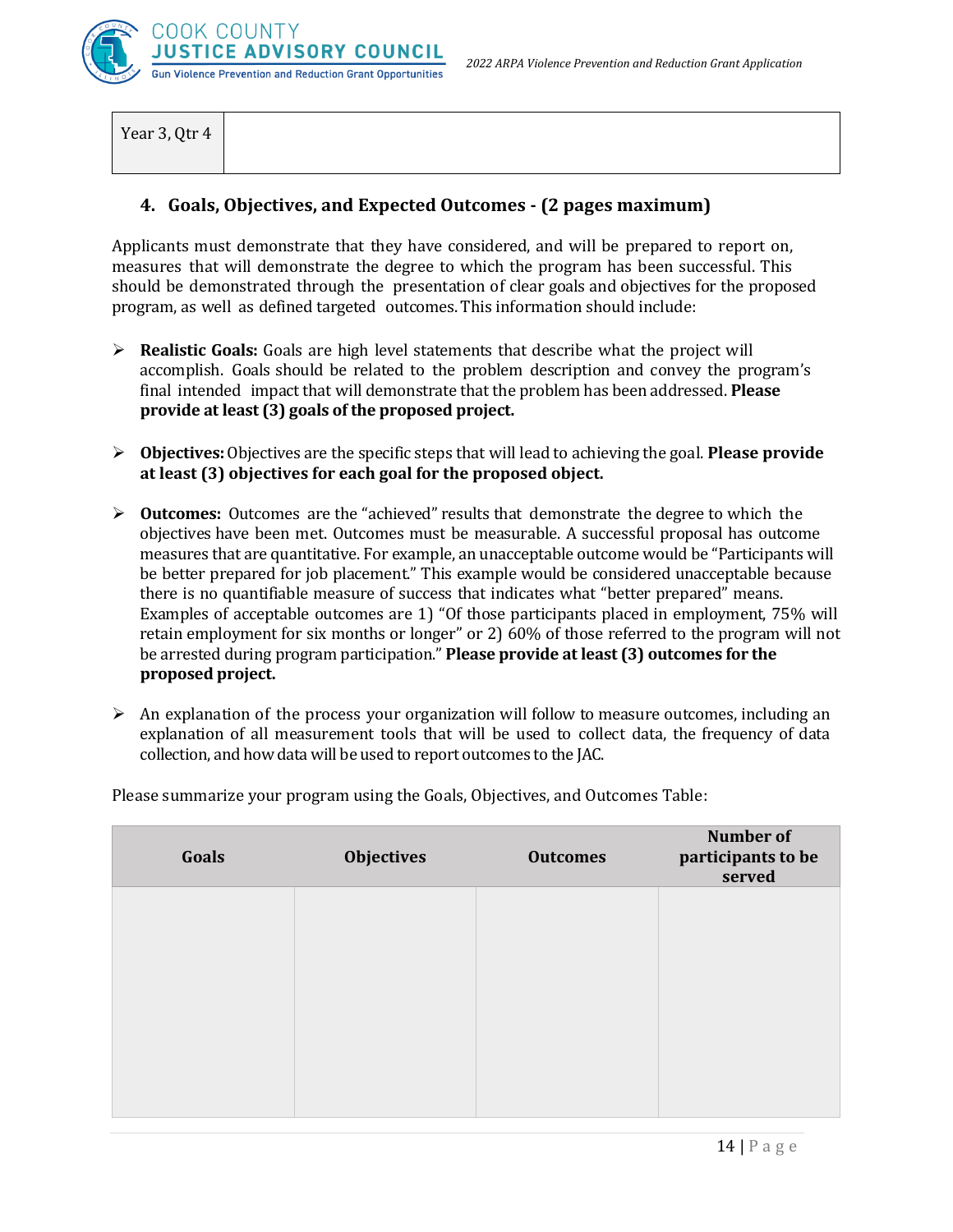

## **SECTION C: KEY GEOGRAPHIC CLUSTERS, COMMUNITY AREAS, and MUNICIPALITIES** - **(10 points)**

Each application's proposed plan must service an area in at least one geographic "cluster" where the project will be implemented. If the proposed plan does not include services for "key" municipalities or community areas within the cluster(s) identified, then the applicant must provide additional justification and data on gun violence that the proposed plan addresses.\*

Select at least one targeted geographic cluster for the proposed project implementation. Please refer to Section C: Key Geographic Clusters, Community Areas, and Municipalities of the Application Guide for a detailed listing.

| <b>Geographic Clusters</b>                   | <b>Community Areas/Municipalities</b>                                                       |  |  |
|----------------------------------------------|---------------------------------------------------------------------------------------------|--|--|
| Cluster #1 County Suburb South               | Municipality _______<br>Municipality _____<br>Municipality ______                           |  |  |
| Cluster #2 County Suburb West                | Municipality _______<br>⊔<br>Municipality ______<br>□<br>Municipality ______<br>❏           |  |  |
| Cluster #3 County Suburb-wide                | Municipality _______<br>⊔<br>Municipality <sub>_____</sub><br>⊔<br>Municipality ______<br>❏ |  |  |
| Cluster #1 Chicago South                     | Community Area<br>⊔<br>Community Area<br>⊔<br>Community Area<br>❏                           |  |  |
| Cluster #2 Chicago West                      | Community Area<br>⊔<br>Community Area<br>⊔<br>Community Area<br>⊔                           |  |  |
| Cluster #3 Citywide (includes City<br>North) | Community Area<br>❏<br>Community Area<br>❏<br>Community Area<br>❏                           |  |  |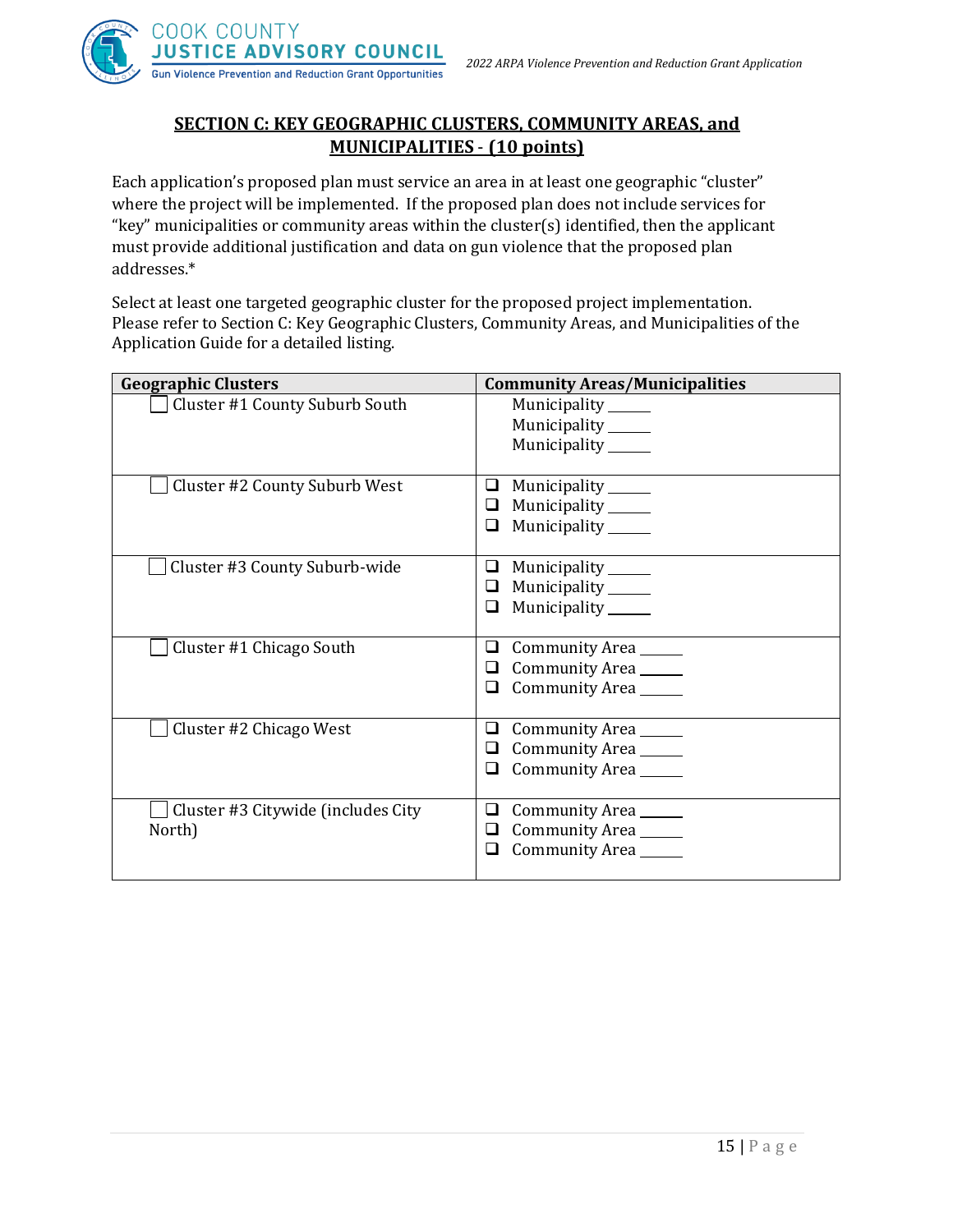

#### **SECTION D: FUNDING TRACKS, REQUIREMENTS, AND RESTRICTIONS**

Applicants will design a three year budget based on the specific needs of their proposed program. Proposed budgets must fall within the following range:

- Minimum grant award: \$150,000.00 (total over 3 years)
- Maximum grant award : \$18,000,000.00 (total over 3 years)

Proposed budgets must fall within one of the following ranges, or funding tracks. The funding track the applicant selects will determine when their grant application is due.

| <b>Track</b>   | <b>Total Proposed Grant Amount</b><br><i>*(Spread over the 3 year</i> )<br>Grant Period) | <b>Application Due</b><br>Date    |
|----------------|------------------------------------------------------------------------------------------|-----------------------------------|
| <b>Track 1</b> | $$1,500,000 - $18,000,000$                                                               | April 11, 2022<br>5:00pm          |
| <b>Track 2</b> | $$600,000 - $1,500,000$                                                                  | May 9, 2022<br>5:00pm             |
| Track 3        | $$150,000 - $600,000$                                                                    | May 9, 2022<br>5:00 <sub>pm</sub> |

# **Funding Tracks**

*(Applicants must select 1)*

\***The total proposed budget is based on a three year period**. Equal distribution of the proposed budget over the three year period is not required.

**Examples** 

| (for illustrative purposes)                                         |                     |             |             |            |
|---------------------------------------------------------------------|---------------------|-------------|-------------|------------|
| <b>Track</b><br>Year 3<br>Year 2<br><b>Total Proposed</b><br>Year 1 |                     |             |             |            |
|                                                                     | <b>Grant Amount</b> |             |             |            |
| Track 1                                                             | \$6,000,000         | \$1,000,000 | \$2,000,000 | \$3,000,00 |
| Track 2                                                             | \$1,500,000         | \$500,000   | \$500,000   | \$500,000  |
| Track 3                                                             | \$500,000           | \$50,000    | \$150,000   | \$300,000  |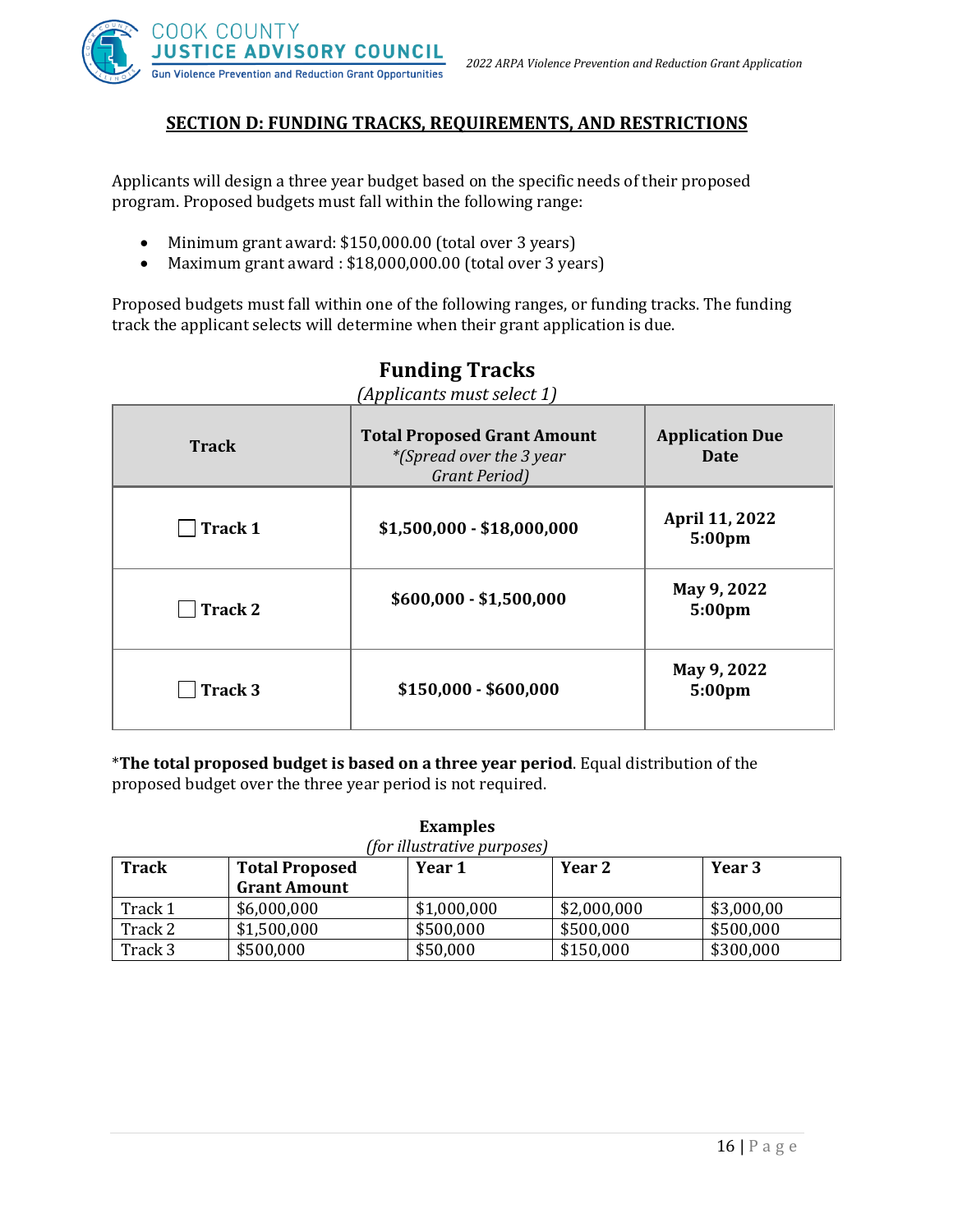

## **SECTION E: RACIAL AND HEALTH EQUITY PLAN - (5 pages) (15 points)**

- ➢ *How will the Applicant organization ensure equity in access to its supports/services as well as equity in outcomes?*
- ➢ *How will the proposed program address both racial and health disparities in the communities that will be served by the program?*
- ➢ *How will the proposed intervention strategy improve overall health and advance health equity by reducing disparities and/or health inequities in disparately impacted communities?*
- ➢ *Identify any barriers or undue burdens the proposed intervention strategy may impose upon disparately impacted communities that would limit the effectiveness of the intervention strategy.*
- ➢ *How will members of disparately impacted communities be engaged and consulted in the planning and implementation of the intervention strategy?*
- ➢ *How will the proposed intervention be assessed to determine the impact on disparately impacted communities over time?*

Please complete the following table with demographic data on your Board, staff and clients:

| <b>RACE</b>             | # of Board Members | # of Staff Members | # of Clients |
|-------------------------|--------------------|--------------------|--------------|
| White                   |                    |                    |              |
| <b>African American</b> |                    |                    |              |
| <b>Native American</b>  |                    |                    |              |
| <b>Asian</b>            |                    |                    |              |
| <b>Other</b>            |                    |                    |              |
| <b>ETHNICITY</b>        |                    |                    |              |
| Hispanic/Latino         |                    |                    |              |
| Not Hispanic or         |                    |                    |              |
| Latino                  |                    |                    |              |

#### **SECTION F: APPLICATION BUDGET DEVELOPMENT AND REQUIREMENTS- (15 points)**

The Application must include a three-year budget that thoughtfully reflects the cost to implement the proposed program. Please complete the attached Budget and Budget Narrative in Excel. Further information on Budget Requirements and Guidance, can be found in Section F: Application Budget Development and Requirements, and Appendix V: Budget Guidance in the Application Guide.